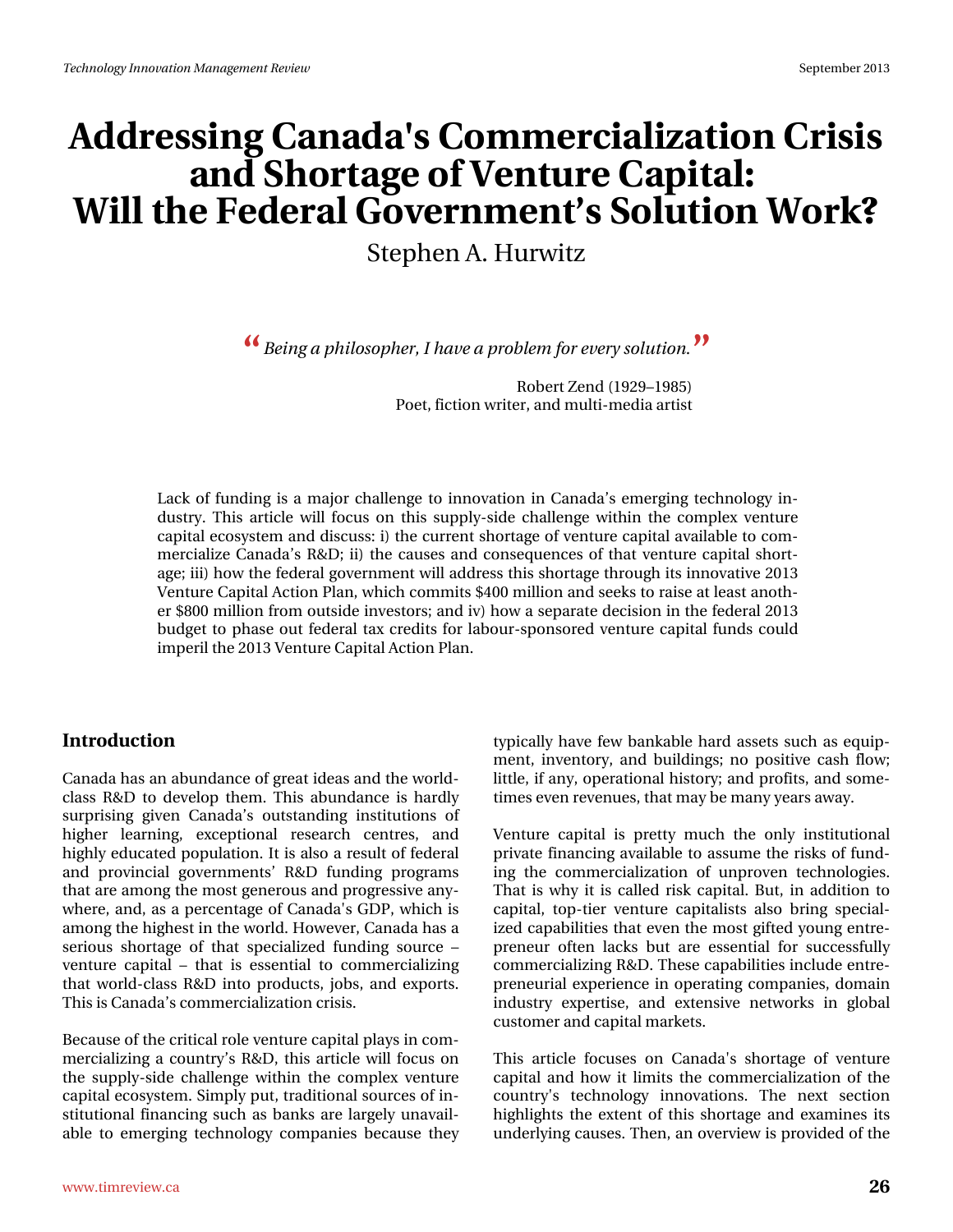inghudo# ryhugp hqv&r#5346#Yhqwsuh#Fdslvdo#Dfwlrq#Sodq/# z klfk#lv#ghvljqhg#wr#dgguhvv#wklv#vkruwdjh1#Nklv#lv#iro0 or z hg#e|#d#glvfxvvlrq#ri#wkh#lpsdfw#ri#d#vhsdudwh#gh0 flvirg#ig#wkh#ihghudd#5346#exgjhw#wr#skdvh#rxw#ihghudd# wd{#fuhglw#iru#oderxu0vsrqvruhg#yhqwxuh#fdslwdd#xqgv# Ilgdool/#frgfoxvlrgv#duh#iihuhg1

### K r z #Vhul r x v#v#Fdgdgd\*v#Yhgwx uh#Fdslwdd# Vkruwdih B

Onh#yhqwsuh#fdslwdc#lqgxwulhv#lq#pdq|#sodfhv#lq#wkh# z r umg/# lqf oxglqj # wkh # X glwhg # Wodwh w # dqg # Hx ur sh /# Fdgdgd\*v#yhgwsuh#fdslwdd#lggxwwl#lg#uhfhgw#lhduv#kdv# idf hg#fkdochqjlqj#wlphv#Awdwtwwfv#iurp#Fdqdgd\$r#Yhq0 wout that F ds I velow the U y dwhth the x I what D wr fl dwir q the YFD at yf d f d, the uhyhdo#k dw#q#5343#dqg#5344/#kkh#Fdqdgldq#yhqwxuh#ds0 lwdc#lqgxww.l#h{shulhqfhg#lw#zruw#ixqgudlvlqj#lq#pruh# wkdq#49#hduv1#Dowkrxjk#wkhuh#zdv#d#vljqlilfdqw#xswlfn#q# ix qgudlvlqj# urp#413#eloolrg#lq#5344#wr#41;#eloolrg#lq# 5345#FYFD/#5345#Mg| x uof r p 2nggnz 5n, /#we dv#wloode hooteh0 or z #wkh#61<#eloolrq#dfklhyhg#q#Fdqdgldq#xqgudlvlqj#q# 5334#+EGF/#5343:#Mg|xuofrp2:zj:rxz,/#zlvk:#dwoh#dvvxu0 dqf h#wkdw#wkh#lp sur yhg#5345#dnyhov#zloo#uhfxu#lq#53461# Wikh#dnyhov#ri#yhqwsuh#fdslwdd#lqyhwphqw#lq#Fdqdgd#lq# er wk#5344#dqg#5345#z huh#' 418#eloolr q#+FYFD/#5345# wig x uof r p 2nggnz 5n, # wk h vh# dny hov# duh# d# i du# f u # i ur p # wk h # ' 61 # elootr q# lqyhvvp hqv# ohyho# lq# 5334# +EGF/# 5343#  $\frac{1}{2}$  widely xuo f r p 2: z j : r x z , 1

Hyhq#z khq#Fdqdgldq#frpsdqlhv#gr#evollq#yhqwxuh#ds0 Iwdo#Iqdqflqj/#w#v#iwhq#q#dprxqww#qvxiilflhqw#wr#phhw# wkhlu#fdslwdd#qhhgv1#Lq#5344#dqg#5345/#Fdqdgldq#frp0 sdqlhv#edfnhg#e|#yhqwsuh#fdslwdd#uhfhlyhg#rq#dyhudjh# rqo|#77#hqw#q#xqglqj#ru#hyhu|#groodu#i#xfk#xqglqj# uhfhlyhg#e|#XV#frpsdqlhv#+FYFD/#5345>#wlq|xuofrp2 nggnz 5n, #k hw#wk hvh#x qghufdslwdd}hg#Fdqdgldq#frpsdq0 Ihv#pxw#frpshwh#q#wkh#vdph#joredo#pdunhw#dv#wkhlu#du0 ehwhu#ilqdqfhg#XV#frpshwlwruv/#qrw#wr#phqwlrq#wkrvh# iurp#rwkhu#frxqwulhv#Dqg/#Fdqdgldq#frpsdqlhv#wkdw# gr#hw#xqghg#hqfrxqwhu#ruplgdedh#gliilfxow|#q#dfklhy0 lqj#yhqwxuh#fdslwdo#iroorz0rq#llqdqflqj/#zklfk#lv#lq#hv0 shfldool#vkruw#xsso|#q#Fdqdgd1#

Dv#d#uhvxow#udwkhu#wkdq#eorwrplqj#lqwr#lqgxwwd#bhdg0 huv/#wkh#dxwkru#kdv#zlwqhvvhg#pdq|#ri#wkhvh#surplvlqj# fdslwdolwduyhg#exw#U) GOulfk#frpsdqlhv#ehlqj#vrog# hduo)#lq#wkhlu#blihf|fohv##dqg#dw#orz#sulfhv##dqg#ehlqj# wk.hq#p ryhg/#dorgj#zlwk#wk.h#xwx.uh#mev#wk.h|#zloo#uhdwh/# w #kh# Kqlvhg# /wdvhv#

#### Xqghuwdqglqj#krh#kruwdjh#

Qr#yldeoh#vroxwlrq#wr#wkh#vkrwdjh#ri#yhqwxuh#fdslwdo# f dq#eh#ghylvhg#z lwkr xw#xqghuwdqglqj #lw#xqghuqlqj #

- 4#Gxulqj#urxjkq#wkh#sdw#ghfdgh/#wkh#Fdqdgldq#yhq0 wxuh#dslwdc#qgxwwu|#kdv#shuiruphg#srruo|#Lw#glg#qrw# k hos#wkdw#gxulgj#wklv#shulrg/#wkhuh#zdv#d#exuvw#whfk0 groril#exeedn/#d#whulrxv#uhfhwlrg/#dqg#gyxiilflhqw#00 txlglw|#rssruw:qlwhv#+l1h1/#lqlwldd#sxedf#riihulqjv/# p huj huv/# u#dft xlvlwlr qv, 1
- 51 Ehf dx vh# i#wk lv#s r ru#s huir up dqf h/#odujh#Fdqdgldq#q0 www.wirgdo#gyhwwrux#wkdw#kdg#ixgghg#Fdgdgldg#yhg0 wx uh#fdslwdc#ilup v#z lwkguhz#iurp#wkh#yhqwx uh#fdslwdc# dwhw#odw#
- 61#Dv#wkh#vdph#wlph/#yhqwxuh#dslvdd#lupv#q#wkh#Xqlvhg# Wodwhv/#zklfk#lq#sulru#|hduv#kdg#dffrxqwhg#iru#dv# pxfk#dv#73(#ri#doo#yhqwxuh#fdslwdo#ixqglqj#lq# Fdqdgd/#juhdwo|#uhgxfhg#wkhlu#qyhwophqw#q#Fdqdgd# ehfdxvh#ri#wkhlu#rzq#ixqgudlvlqj#dqg#sruwirolr#frp0 sdq | #wr xednv#q#wk h#X qlwhg#Wodwhv1
- 714X golnh#wkh#XV#yhqwxuh#dslwdd#qgxvwul/#zlwk#ww#brqj0 wdqglqj#lqyhwphqw#h{shulhqfh#ghyhorshg#ryhu#93# | hduv/#Fdqdgd\*v#yhqwxuh#fdslvøld#lqgxvvu|#lv#uhodvlyho|# |rxqj#dqg#dnw#h{shulhqfhg/#zlwk#pruh#wkdq#<5(#ri# lw#yhqwsuh#fdslwdo#ilupv#iruphg#diwhu#4<<7#+FYFD/# 533</wq|xuofirp2fed5iz,1
- 814 Whaydwhp dmulw #ri#Fdqdgldq#yhqwsuh#fdslwdc#ilupv# duh#vxe0vfddn#lq#vl}h#+l1h1/#zhoo#ehorz# 433#p lootrq,# z lwk#lqdghtxdwh#xqgv#wr#xoo|#sduwlflsdwh#lq#wkh#pd0 mu#qyhwp hqw#ghhghg#wr#urz#dgg#vfdoh#surgxfwlrq# ri#wk.hlu#sruwirolr#frpsdqlhv#dqg#wr#dffhohudwh#wk.hlu# vddhv#w #hqwhu#z ruog#p dunhwr#AWk hvh#vxe Ovfddn#yhqwxuh# fdslwdd#ilup v#duh#lqdghtxdwho|#lqwhjudwhg#lqwr#wkh# joredo#yhqwxuh#dslwdo#hfrv|whp#dqg#gr#qrw#kdyh#wkh# ixqgv#wr#v|wwhpdwlfdoo|#lqyhww#odujh#dprxqww#ryhu# who h#lq#srwhqwldd#elj#zlqqhw#wkurxjk#lqyhwmphqw# ghwzrunv#zlwk#rwkhu#yhqwxuh#fdslwdo#ixqg#fr0lq0 yhvwr uv#wr#xqg#doo#wkh#wodjhv#ri#wkhlu#jurzwk#wkurxjk# lqgxwu #hdghuvkls1

914D# vijqlilfdqw#sruwlrq#ri# wkh#Fdqdgldq#yhqwxuh #dslwdd# lqgx wul/#sduwlfx adud #q#wr#hdud #hduv/#kdv#ehhq#frp0 srvhg#ri#jryhuqphqw#ru#txdvl0jryhuqphqw#dqg#jry0 huqphqw0vsrqvruhg#ixqgv/#riwhq#zlwk#vhyhuh# frqwudlqw#dplwlqj#wkhlu#lqyhwphqw#wr#wkh#jhr0 judsk|#ri#wkh#ixqglqj#mxulvglfwlrqv1#Wkhvh#uhvwulf0 whr gv/#lg#wxug/#dip lwhg#wkh#ghdd#iorz#dgg#lgyhwwp hqw# fkrlfhv#hvvhqwldd#iru#ixqqv#wr#rswlpl}h#lqyhvwphqw# shuir up dqf h#dqg# uhwxuqv#Lq#dgglwlrq/#plvddjq0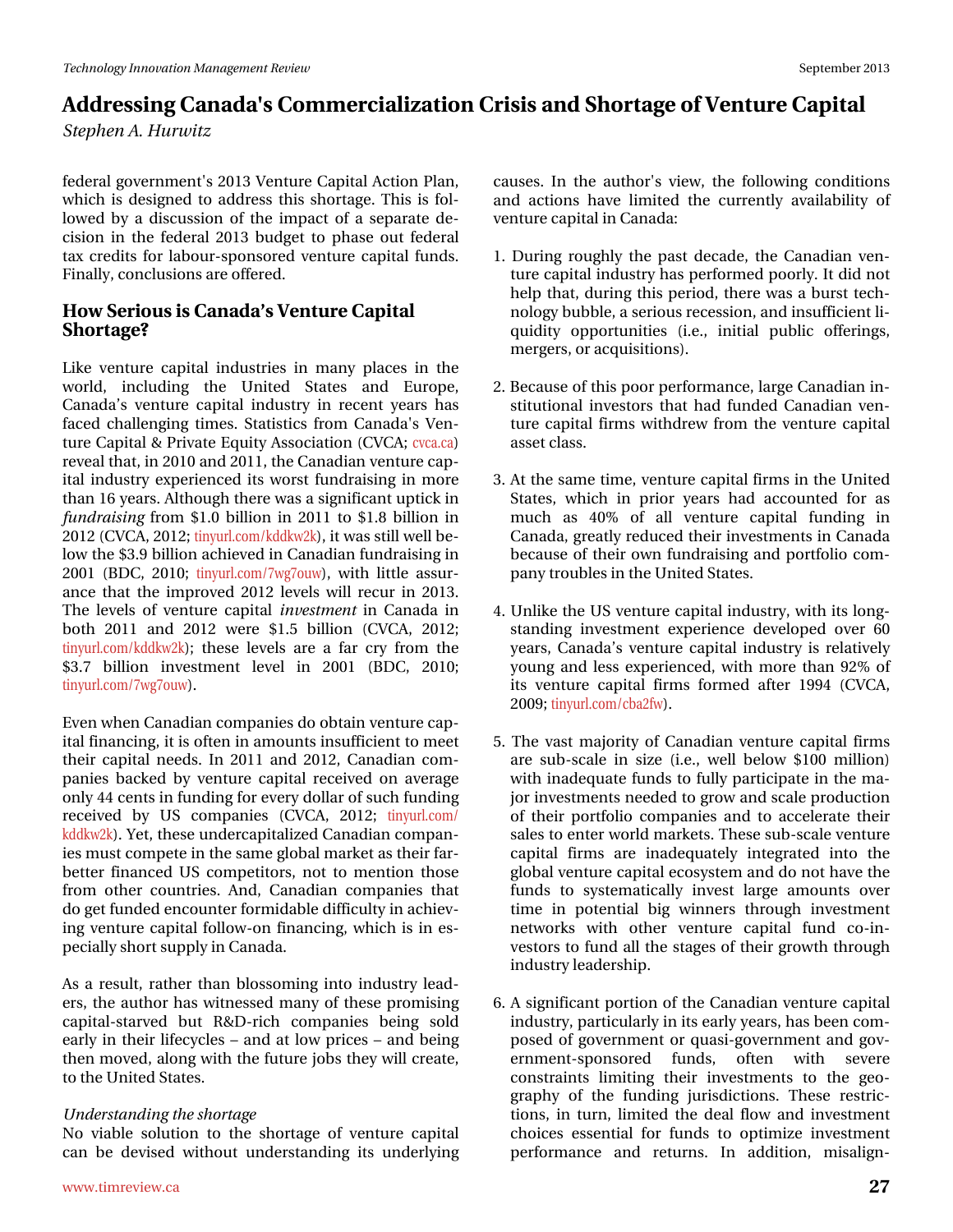p hqw#ri#lqwhuhw#riwhq#durvh#ehwzhhq#wkh#jryhuq0 phqw#xqgv\*#qyhwphqw#pdqdjhuv#dqg#wkh#frpsdq0 lhv# wkh|# lqyhvwhg# lq/# ehfdxvh# jryhuqp hqw# ix.gg0frps.hqvdwlrq#wwxfwx.uhv#riwhq#glg#grw#lqfox.gh# wkh#sulydwhOlqgxwud #p dqdjhp hqw#shuirup dqfh#xs0 vigh#ehqhilw#qhhghg#wr#wurqjd;#qfhqvlyl}h#vkhlu#q0 yhvyp hqw#p dqdj hw#w #df klhyh#wkh#dt xlglw #hyhqw# + 1h1/#qlwldo#sxedf#riihulqjv/#phujhuv/#ru#dftxlvlwlrqv,# ghvluhg#e|#wkh#frpsdqlhv\*#pdqdjhphqw#dqg#sulydwh0 vhf w u#qyhvw w1

Qr#uhfryhu|#fdq#rffxu#q#wkh#Fdqdgldq#yhqwxuh#fdslwdd# lqgxwu|#zlwkrxw#vroylqj/#lq#sduwlfxodu/#sureohpv#5#dqg# 81#Z lwkrxw#lqvwlwxwlrqdd#lqyhvwruv/#wkhuh#lv#qr#vxwodlq0 dech#vroxwirg#wr#wkh#fdslwdd#vkruwdjh#lq#wkh#Fdqdgldq# yhqwsuh#fdslwdc#qgxwwu|#Dowkrxjk#qglylgxdov#dqg#fru0 srudwh#lqyhwwrux#sod|#dq#lpsruwdqw#uroh#lq#lxqglqj#Fd0 qdgldg#yhqwsuh#fdslwdd#lup v/#wkh#uhwsug#wr#wkh#pdunhw# ri#jldqw#lqwww.wtrqdo#lqyhwwruw#froohfwlyhol#srwhwlqj# kxqguhgv#ri#eloolrqv#ri#grooduv#dydlodedn#ru#qyhvwphqw# lq#yhqwsuh#dslwdc#xqgv#v#nh|#wr#d#vxffhvvixc#Fdqdgldq# yhqw.uh#dslvdd#qgxvvu| 1#Zlwkrxw#ddujh0vfddn#xqgv/#Fd0 qdgldq#whfkqroril#frpsdqlhv#zloo#kdyh#qvxiilflhqw#q0 yhvwruff dsiwddwr#sduwfisdwh#q#xqqiqj#doo#wkh#wdjhv#ri# wkhlun#urzwk#wkurxjk#qgxvwu|#bhdghuvkls1#

### Fdqdgd\$r#5346#Yhqwxuh#Fdslwdd#Dfwlrq#Sodq#

Wikh#ihghudd#jryhuqphqv&v#vroxwlrq#wr#wkh#vkruwdjh#ri# yhqw.uh#dslwdd#v#wkh#5346#Yhqwxuh#Fdslwdd#Dfwlrq#Sodq# + wlq|xuofrp2rewywz, /#zklfk#frpplw#'733#plootrq#dqg# vhhnv#w #udlvh#dw#bdvv#dqrwkhu#; 33#plootrq#urp#xwlgh# lqyhwww.w.1#Ri#wkh#733#plootrq#lq#ihghudo#ixqglqj#frp0 plwhg#xqghu#wkh#sodq/#wkh#ihghudo#jryhuqphqw#zloo#sxw# d#wrvddo#i#683#plootrq#tqwr#trxu#xqqv#ti#xqqv/#hdfk#ti# z klf k#lv#lqwhqghg#wr#eh#ohg#e|#klj ko|#h{shuhqf hg# suydwh Ownf wru#lqyhwp hqw#p dqdj hw/#dqg#' 83#p lootrq# z loo#eh#uhlqyhvvhg#gluhf vo|#lqwr#yhqwruh#fdslvdd#ilup v# Pruh#vshflilfdool/#wkdw#733#plootrq#llqdqflqj#zloo#frp0  $s$ u/ $rh=$ 

- #583 #plootrq#iru#nzr#qhz#qdwlrqdo#xqgv#ti#xqgv#q# wkh#dprxqw#i#458#plootrq#hdfk
- -#433#plootrq#ru#uhfdslwdd}lqj#nzr#h{lwwlqj#Fdqdgldq# ixqqv#i#xqqv#q#wkh#dprxqw#i#83#plootrq#hdfk
- -#83#plootrg#ru#gyhwpphgw#gwr#wkuhh#wr#lyh#kljk0shu0 ir up lqj #n{lvwlqj #Fdqdgldq#yhqwxuh#dslwdo#lup v

Wkh#irxu#xqgv#ri#xqgv#froohfwlyho|#zloo#vhhn#wr#udlvh#dw# dndw#dq#dgglwlrqdc#; 33#plootrq#lurp#rxwlgh#lqyhwvw.w# +hvshfldoo|#lqvwlwxwlrqdo#rqhv,#iru#d#wrwdo#ri#415#eloolrq/#

w #eh#ghsor | hg#r yhu#vhyhq#wr#vhq#| hduv#AWkh#h{dfw#q0 f hqwlyhv#wkh#ryhuqphqw=loo#iihu#ru#wkhu#qyhvwruv#wr# lqyhvw#; 33#plootrq#q#wkh#qhz#xqgv#i#xqgv#duh#h{shf0 whg#wr#qfoxgh#uhdwlyh#qhv#vxfk#Jv#wkh#uljkw#i#vxfk#q0 yhvwr w#wr#ixoiloo#wkhlu#fdslwdo#frpplwphqwr#diwhu#wkh# jryhugphqw#xoiloox#lww#fdslwdo#frpplwphqww#dqg#wr#uh0 f hlyh#uhwxuqv#rq#lqyhvwp hqw#lq#dgydqfh#ri#wkh#jryhuq0 p hqwtuhf hlylqi#w#uhwxuqv#AVr#hqkdqfh#wkh#fkdqfhv#ri# vxffhw#zlwk#wkh#qhz#xqgv#i#xqgv/#wkh#krvhq#qyhw0 p hqwtp dqdj huv#duh#h{shfwhg#wr#eh#kljkoj#h{shulhqfhg# dqg#vxffhvvixc#lq#wkhlu#sulru#lqyhvwphqwv/#dqg#wkh|#duh# h{shfwhg#wr#frpplw#wkhlu#rzq#fdslwdd#Wkh#ixqgv#ri# ixqqv#zloo#irfxv#sulpduloj#rq#hduoj0woljh#lqyhwophqw# +h1j1/#vhulhv#D#tu#E,/#zlwk#vrph#jurzwk#htxlw|#dqg#h{sdq0 virg#fdsivdd#lqyhvvphqw#wkurxjkrxw#wkh#dihf|fdn#ri# wkhlu#sruwirdr#frpsdqlhv#Vhh#wkh#odwhu#vxe0vhfwlrq# <Shushwxdwlrq#ri#vxe0vfddn#yhqwxuh#fdslwdd#xqgv™#fru#d# glvfxwlrg#ri#zk|#wklv#sulpdu|#lrfxv#rq#hduo|0 wodjh#lq0 yhvvigi #z loc#shushvxdvh#Fdgdgd\*v#odvh0vvoljh#ilgdgflgj# sureohp#li#wkh#qhz#xqgv#li#xqgv#gr#qrw##qyhwwsulpdu0 loj#q#odujh0vfdoh#yhqwxuh#fdslwdo#xqgv#1Wkh#h{dfw#qyhvv0 p hqw twudwhjlhv#dqg#wkh#vl}h#dqg#qxpehu#i#wkh#xqgv#i# ixqgv#zloo#ghshqg#q#glvfxvvlrqv#zlvk#sulydvh0vhfwru#q0 yhvw w/#dqg#wkh#lqyhvwp hqw#vwdwhjlhv#vhdnfwhg#zloo#eh# wk r vh#wk dw#duh#h{shfwhg#wr#pd{lpl}h#sduwflsdwlrq#lurp# lgwww.wtrgdo#dgg#rusrudwh#wudwhjlf#gyhwwruv1

Layhwp haw to dad huw tith khttphz #xqqv tith xqqv/ttdqqttit wkh#yhqwsuh#dsiwdd#lupv#wkh|#qyhvw#q/#zioo#eh#uhtxiuhg# w #kdyh#d# vxevwdqwldd#suhvhqfh<sup>T#</sup>#q#Fdqdgd/#qfoxglqj#d# sul qf Isdo#iilfh#hqjdjhg#q#dfwlyh#qyhvwlqj/#zlwk#vhqlru# surih wir qdo/#p hhwlqj#uhvighqf|#dqg#rwkhu#uhtxluh0 p hqww#Wkhvh#frqgIwlrqv#zrxog#doorz#iruhljq#lqyhw0 p hqwtp dqdj huv#wr#r shq#riilfhv#lq#Fdqdgd#dqg#sduwqhu# z lwk# orf do#r q hv#l q# wk h#q hz #x q gv#r i #x q gv#d q g #l q # wk h # yhqwxuh#dslwdc#lupv#q#zklfk#wkh|#qyhvw1#ruhljq#wrs0 whu#qyhwp hqwp dqdjhuw# kr#duh#whohfwhg# rxon#eulqj# w #Fdqdgd#Mkhlu#qhwzrun#ri#Mjqlilfdqw#uhodwlrqvklsv#lq# p dmu#joredo#xwwrphu#dqg#dslwdo#pdunhwr#AWkh|#zrxog# dovr#eh#eulgihv#wr#wkh#ddujh#kljkhu0sulfhg#h{lw#dydlodedh# lq#wkh#Xqlvhg#Wodwhv#dqg#rwkhu#iruhljq#mxulvglfwlrqv#wkdw# kdyh#p dmu#dslwdo#p dunhwr#

Yhqwsuh#fdslwdd#ilup v#uhfhlylqj#fdslwdd#iurp#wkh#qhz# ixqqv#i#xqgv#zloo#eh#uhtxluhg#wr#qyhw#dw#bhdw#d#wklug# ri#wk.hlu#wrvdd#dslvdd#q#Fdqdgldq0grplfldng#frpsdqlhv/# z lwk#wkh#uhp dlqlqj#wzr0wklugv#lqyhvwdedn#dq|zkhuh#lq# wk h#z ruog1#Wklv#idn{leldw|#wr#lqyhww#rxwvlgh#ri#Fdqdgd# z loo#hqdeoh#uhodwlr qvklsv#z lwk#rwkhu#iruhljq#joredo#lq0 yhvw w#dqg#p dunhw #A/khvh# ur w0er ughu#uhodwr qvklsv/# lq#wxuq/#duh#h{shfwhg#wr#bhdg#wr#wkrvh#vdph#ruhljq#jore0 do#qyhwww.thetrologyhwlogi#q#Fdqdgldq#frpsdqlhv#zlwk# wkh#Fdqdgldq#yhqwxuh#dslwdo#lupv#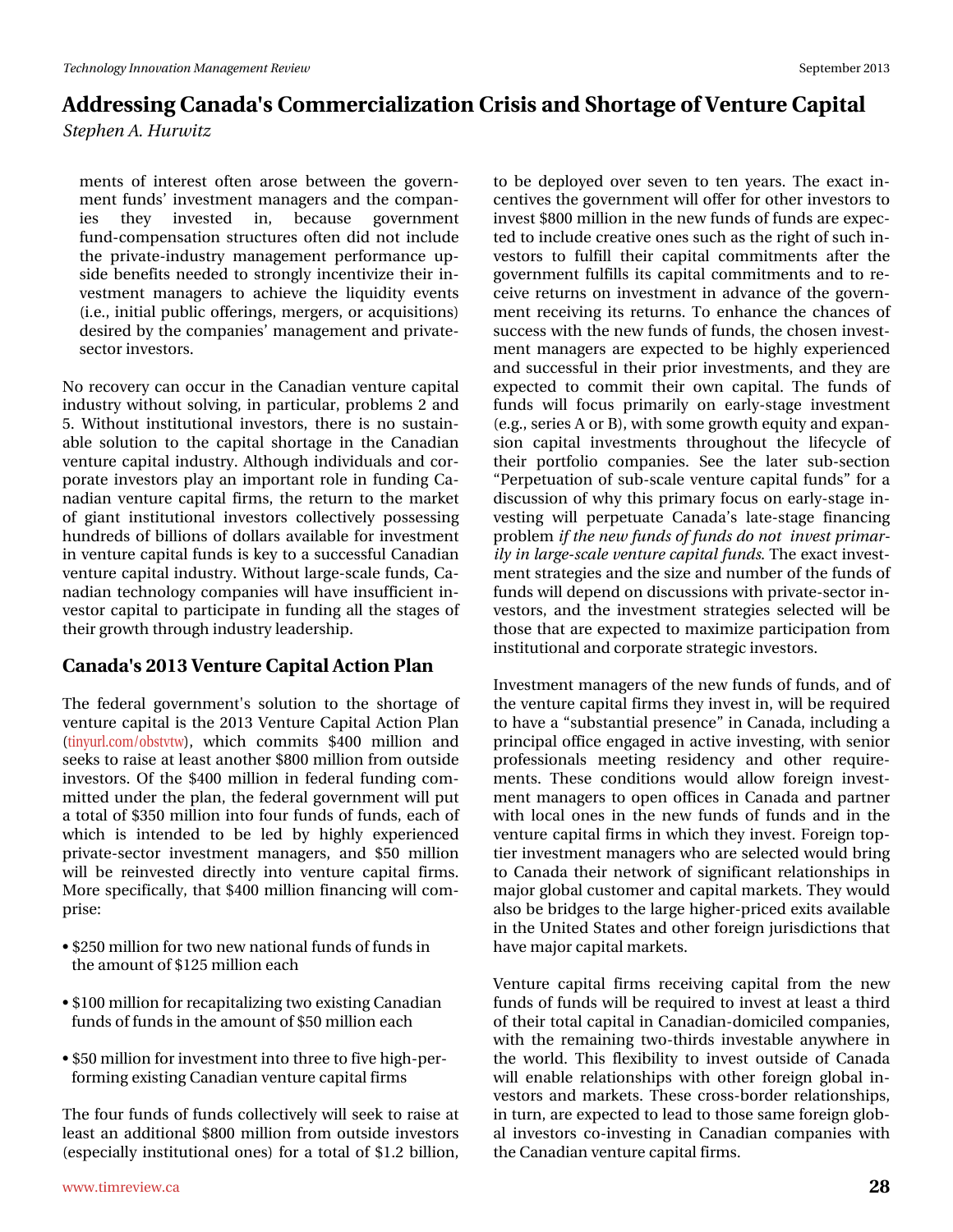Wkxv/#lq#wkh#dxwkruŠy#ylhz/#wkh#Fdqdgldq#jryhuqphqw# k dv#ghyhorshg#wkh#uljkw#sodq#wr#dgguhw#Fdgdgd\*v#yhq0 wx uh# ds lwdo#vk r uwdj h#e  $|=$ 

- 4#Exlogiqj#d#vhoi0vxwollqiqj#lqgxwwq#wkdw#zloo#eh#ohg# dqg#xqghg#e|#wkh#sulydwh#vhfwru#dqg#zloo#eh#pdunhw0# dqg#uhwxuq0gulyhq#q#w#qyhwp hqw#wudwhjlhv1
- 5#Sxwlqj#xs#vxevvdqwldd#sxedf#ixqglqj#wr#nlfn0wduw# wkh#yhqwxuh#dslwdc#qgxwwq/#exw#sod|lqj#qr#urch#q#tw# lqyhwp hqwp dqdj hp hqwl
- 6#Vhohf whai #klikoj Oh{shulhafha#lqyhwop haw#p dadjhuw# iurp #wk.h#sulydwh#whfwru#zllwk#d#kllwwru|#ri#wxffhwvixo#lq0 yhvyp hqwshuir up dqfh1
- 71#Lqfhqwlyl}lqj#wkh#sulydwh#vhfwru#zlwk#vshfldc#lqfhqw0 lyhv#wr#ixqq#wkh#qhz#ixqq#ri#ixqqv#surjudp#lq#dq# dprxqw#juhdwhu#wkdq#wkdw#surylghg#e|#wkh#jryhuq0 p hqwl
- 81# Awux fwx ulqj# wk h#qhz#surjudp# wr# wk dw#zhoo0frqqhfwhg/# ws Owhu#ir uhljq#lqyhwp hqw#p dqdjhuv#fdq#sduwqhu# z lwk#Fdgdgldg#ghv#g#wkh#ghz#xggv#i#xggv1
- 914-Iqdedgi#eurdg#odwwxgh#wr#qyhw#rxwlgh#ri#Fdqdgd# wr#trujh#uhodwlrqvklsv#zlwk#joredo#lqyhwwruw#dqg#pdu0 nhw1

#### Srwhqwldd Shuld#ru#wkh#5346#Yhqwxuh#Fdslwdd# Df wtr q#Sodq

#### Skdvh#xw#i#hghudd#d{#uhglw#ru#derxu0vsrqvruhg#yhq0 wxuh#dslwdo#xqqv

Lq#lw#5346#exgjhw#-wlq|xuofrp2sdtdte,/#wkh#ihghudd#jry0 huqp hqw#dqqrxqfhg#wkdw#e|#534:/#lw#zrxog#skdvh#rxw# doo#hghudo#wd{#uhglw#wkdw#xuuhqwo|#qfhqwlyl}h#qglylgx0 do#qyhvwr uv#wr#qyhvv#q#dder xu0vsr qvr uhg#yhqwx uh#dslw0 do ff rusrudwirqv#+OVYFFv,1#Wkh#wlplqj#ri#wklv#skdvh0rxw# ghflvirg#frxog#grw#eh#zruvh1#Dowkrxjk#lw#lv#xgfohdu#wr# z kdw#h{whqw#ydulrxv#surylqfhv#zloo#iroorz#wkh#ihghudo# j r yhuqp hqwt#dndg#dqg#dedqgrq#wkhlu#rzq#OVYFF#wd{# f uhglw/# u#wr#z kdw#h{whqw#qglylgxdc#qyhvwruv#q#wkh#de0 vhqf h#r i#wd{#lqf hqwlyhv#z loo#f hdvh#lqyhvwlqj #lq#OVYFFv/# wkh#xwfrph#ru#wkh#Fdqdgldq#yhqwxuh#fdslwdc#lqgxwwul# lv#dnhd #wr#eh#xqidyrxudedn#AWkh#ihghudd#jryhugphqw\*v# ghflvirq#frxog#srwhqwldoo|#uhvxow#yhu#wlph#lq#d#gurs#lq# dydlodedn#yhqwxuh#fdslwdd#ixqglqj#lq#Fdqdgd#wkdw#h{0 fhhgv#wkh#hqwluh#dprxqw#h{shfwhg#wr#eh#ghsor|hg#xqghu# wkh#5346#Yhqwxuh#Fdslwdd#Dfwlrq#Sodq1#A/klv#phdqv#Akdw# wk h#sodg#frxog#uhvxow#g#d#ghw#ghfuhdvh#g#yhgwxuh#dslwdd# ixqqv#dydlodedn#w#xqg#Fdqdgldq#qqrydwlrq1

Pruh#vshflilfdool/#dffruglgj#wr#ohdglgj#lgghshqghqw# yhqw.uh#fdslvdd#frqvxovdqv#Jloohv#Gxuxio4#+5346:# lqj # yhu # 8 # shuf hqw # i # boo # x qglqj # e | # F dqdgldq # O VYF F v/ # r q#dyhudj h#lqyhwhg#shu# hdu#r yhu#wkh#5339' 5345#shul0 rg=#l,#9<#plootrq#lq#YF#ixqqlqj#qluhfwo|#lq#whfkqrorj|# frp sdqlhv#dqg#ll,#:7#plootrq#lq#sulydvh#lqghshqghqv# YF#xqqv#Wklv#wrvdd#ri#476#plootrq#shu#lhdu#lqyhwhg# iurp #Txhehf#DVYFFv#dorqh#frxog#e|#wwhoi#eh#urxjkq#q# wkh#udqjh#ri#wkh#dprxqw#shu#|hdu#xowlpdwho|#wr#eh#gh0 sor | hg#xqghu#vkh#jryhuqphqw\*v#5346#Yhqwxuh#Fdslwdd# Dfwtrg#Sodg#Hdvvxplgj#lw#dfklhyhv#Mkh#h{shfwhg#plglp0 xp #; 33#p lootrq#q# xwlgh#qyhwru#xqglqj, #Dqg/#wklv# '476#plootrq#lijxuh#grhv#qrw#nyhq#wdnh#lqwr#dffrxqw#dq# dgglwr gdo#8; #p lootr g#shu#hdu#urp #Txhehf#OVYFFv#g# yhqwx uh#f dslwdd#l qyhwp hqwr#l q#wudglwlr qdd#vhfwr uv#r yhu# wk h#vdp h#5339' 5345#shulr g/#eulqjlqj#wk h#wr wdd#shu#| hdu# wr#534#plootrq1

OVYFFv#kdyh#ehhq#pdmu#sod|huv#q#Fdqdgd#q#xqglqj# frp sdqlhv#edfnhg#e|#yhqwxuh#fdslwdd#dqg#sulydwh0vhf0 wru#yhqwxuh#fdslwdc#ixqgv#+Gxuxio42#5346#wlq|xuofrp2  $\mathfrak{E} \times 8$ | 9f  $\mathfrak{f} =$ 

- 41 / Ehj lqqlqj #q#5337/#wk.huh #z dv#d#p dmu#vkliw#i # Txhehf 0 edvhg#OVYFFv#dqg#huvdlq#Txhehf0edvhg#qvvlvxwtrq0 do#lqyhwwrux#iurp#lqyhwl/qj#gluhfwo|#lq#frpsdqlhv#wr# lqyhvwlqj#lq#yhqwxuh#fdslwdo#ixqgv1#lru#d#vljqlilfdqw# gxp ehu#ri#Fdgdgldg#sulydwh#lgghshgghgw#ixggv# udivhg#iq#wkh#odvw#ghfdgh/#OVYFF#ixqglqj#gluhfwo|#ru# lqgluhfwo|#sod|hg#d#fulwfdo#uroh#zlwkrxw#zklfk#lw# zrxog#kdyh#ehhq#yhu|#gliilfxow#ru#wkhvh#sulydwh#xqgv# w #kdyh#df klhyhg#d#luw# or vlqj 1
- 5# urp #5337#wr#5345/#81: #elootrq#z dv#udlvhg#el#Fdqd0 gldq#sulydwh#qghshqghqw#xqgv/#i#zklfk#518#eloolrq# +78(, #qfoxghg#d#frqwulexwlrq#urp#OVYFFv1
- 61#Txhehf#OVYFFv#kdyh#frpplwhg#;63#plootrq#wr#8<# sulydwh#qghshqghqw#xqgv#zlwklq#Txhehf#dqg#dfurw#  $d$ qq# xwlqh# i#Fdqdqd1

Dowkr xj k#OVYFFv/#sduwf xoduoj #q#wkhlu#hduoj #j hduv/#kdyh# ehhq#mxwlilded;#fulwfl}hg#iru#ydulrxv#wwxfwxudd#pdq0 dj hp hqw#dqg#shuir up dqf h#ghilflhqflhv#wrp h# i#z klfk# kdyh#vigfh#ehhq#dphdrudwhg,/#wkhiu#gipiqivkhg#suhv0 hqf h#q#wkh#pdunhwsodf h#e|#534:#frxog#pshulc#wkh#vxf0 f hw# ri# wkh#5346#Yhqwx uh#Fdslwdd#Dfwlrq#Sodq#e|# ghsulylqj#wkh#rxu#xqgv#i#xqgv/#dqg#wkh#yhqwxuh#dslw0 do#lup v#q#z klfk#wkh|#qyhvw/#ri#ulwfdoo|#qhhghg#OVYFF# fr Olqyhvvp hqv#dslvdo#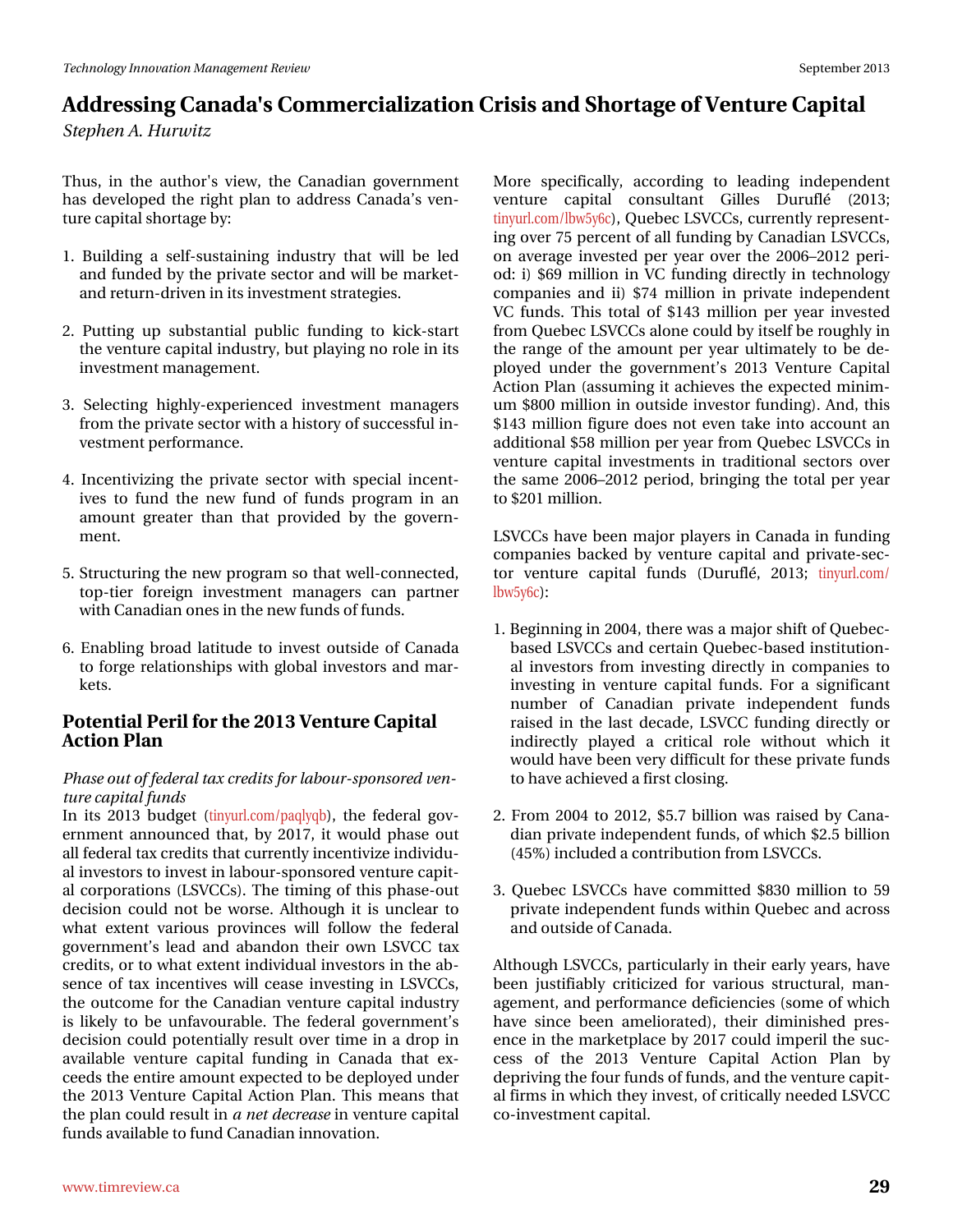Wilv#surednp#v#xuwkhu#rpsrxqghg#e|#wkh#srvvleldw|# wkdw#wkh#415#elootrq#wr#eh#ghsor|hg#xqghu#wkh#5346#Yhq0 wx uh#Fdsl velo#Df wtr q#Sodq#r yhu#vhyhq#wr#whq#t hduv#p d|#w0 vhoi#eh#qvxiilflhqv#hyhq#li#OVYFF#vol{#fuhqlw#zhuh#qrv# ehlqj#skdvhg#xw#Ehfdxvh#w#dq#iwhq#wdnh#dw#bdvw#wzr# vxffhvvlyh#vxffhvvixd#xqglqjv#wr#hqvxuh#xwxuh#vhoi0vxv0 walqlqj#ixqqlqjv#iru#d#yhqwxuh#fdslwdo#ilup\*v#pdqdjh0 p hqw# whdp /# dqrwkhu# vljqlilfdqw# ihghudd# ilqdqfldd# frpplwphqw#eh|rqg#wkdw#lq#wkh#5346#Yhqwxuh#Fdslwdc# Df vlr q#Sodq#p lj k v#vvloo#eh#qhhghg#wr z dug#wk h#hqg#r i#wk h# lqlwdd#whq0| hdu#ghsor| phqw#shulrg1#Rq#d#srvlwlyh#qrwh/# wkh#jryhuqphqw#frxog#dozd|v#dgg#dgglwlrqdd#ixqgv#dw# wkdw#wph#i#ghhphg#dssursuldwh1

Shushwadwirg#i#xe0vfddn#yhqwauh#dslwdd#xggv Dqrwkhu#fkdoohqjh#idflqj#wkh#5346#Yhqwxuh#Fdslwdc#Df0 whrq#Sodq#v#wkh#vxe0vfddn#vl}h#ri#prw#h{lwwlqj#Fdqdgldq# yhqw.uh#dslvdd#lup v#Li#wkh#5346#Yhqw.uh#Fdslvdd#Dfwlrq# Sodg#grhv#grw#uhvxow#g#d#vxevvdgwldd#gfuhdvh#g#wkh#dy0 hudjh#vl}h#ri#yhqwxuh#fdslwdc#lupv#wr#eh#ixqghg#lq#wkh# ixwxuh/#wkh#Fdqdgldq#yhqwxuh#fdslwdc#lqgxvwu|#pd|#qrw# uhf r yhu#

Lq#lw#5345#Hfrqrp If#Dfwlrq#Sodq#+wlq|xudfrp2;d88fx7,/# wk.h#Fdqdgldq#jryhuqphqw#kljkoljkwhg#wkh#qhhg#wr#vxs0 sr w#wkh#fuhdwlrg#ri#odujh0vfdoh#yhqwxuh#fdslwdo#xqqv™# p hdqlqj #lq#wkh# 533#wr# 633#p lootrq#udqj ht#Krzhyhu/# z khq#wkh#jryhuqphqw#ixuwkhu#ghwdlohg#wklv#jrdo#lq#lww# 5346#Yhqw: uh#Fdslvdd#Dfwlrq#Sodq/#w#qvvhdg#uhihuuhg#wr# odujh 0 vf doh#ix qgv#ri#ix qgv#Prw#revhuyhuv#plwhg#wklv# fulwfdo#glwwqfwlrq1#Lq#dgglwlrq/#ehfdxvh#ri#wkh#vljqlilf0 dqw#dqwflsdwhg#uhgxfwlrq#lq#OVYFF#lqyhwnphqw#fdslwdd# dv#d#uhvxow#ri#skdvhg#rxw#ihghudd#wd{#fuhglwv/#wkh#irxu# ix ggv#i#x ggv#pdl#grw#kdyh#wkh#gluhfw#dgg#ggluhfw#OV0 YFF#fr0qyhwphqw#ixqglqj#qhhghg#wr#ilqdqfh#odujh0 vfddn#yhqwxuh#dslwdd#xqgv#dqg#wkh#mlfkqrorj|#frpsdq0 Ihv#lq#z klfk#wkh|#lqyhvw##Wklv#p hdqv#wkdw#rqh#ri#wkh# prw#vhulrxv#h{lvwlqj#iodzv#lq#wkh#Fdqdgldq#yhqwxuh# fdslwdd#qgxwwu|##wkh#suhsrqghudqfh#ri#vxe0vfddn#yhq0 wx uh#dslwdc#x qgv##qrw#wr#phqwlrq#wkh#wkruwdjh#i#yhq0 wx uh# ds lwdc# hq hudool /#p d| #eh#s hus hwx dwhg #

Z k | #duh#oduj h0vfdoh#yhqwxuh#fdslwdd#xqgv#vr#fulwfdd#ru# lqyhwp hqw4xffhwB4Mxglhv#kdyh#vkrzq#wkdw#YF#llupv# lq#wkh#533#wr#633#plootrq#udqjh#kdyh#wkh#wwrqjhwwshu0 ir up daf h#r yhu#whp h/#dag#wkr vh#wkdw#duh#vp dochu#duh#dhvv# vxffhwixd#EGF/#5343#Mq|xuofrp2:zj:rxz,1#Lq#Fdqdgd/# wk h#dyhudjh#yhqwx uh#fdslwdd#xqg#lv#zhoo#ehorz#433#plo0 drq :#krzhyhu/#iru#Fdqdgd/#dssur{lpdwho|#533#plootrq# lv#wkh#uljkw#vl}h#iru#wv#yhqwxuh#dslwdc#ixqgv/#iru#wkh#iro0 or z lgj #uhdvr gv# Cduj h Ovfddn#yh gwsuh#fdslwdd#ix ggy#r i# wklv#d}h#srwhw=

- 41# What dsived # chowduj# wr#ilgdgfh#surplvlgj# whfkgr0 oril#frpsdqlh∨#wkurxik#doo#wkh#wodih∨#ri#wkhlu#jurzwk# wkurxjk#lqgxwwq#dndghuvkls1#Wkh|#duh#dihf|fdn#lq0 yhww w#
- 51# Wkh#ilqdqfldd#khiw#wr#surylgh#wkh#frpshwlwyh#frp0 shqvdwr q#qhhghg#wr#dwwdfw#dqg#uhwdlq#kljkoj#h{shul0 hqfhq#surihvvlrqdd#yhqwsuh#fdslvdd#pdqdjhuv#zlvk# suryhq#uhfrugv#i#shuirupdqfh#
- 6#Wkh#ilqdqfldd#uhvldhqfh#wr#zhdwkhu#wkh#hfrqrplf# grzqwxuqv#dqg#gurxjkw#lq#lqlwldd#sxedf#riihulqjv/# phujhuv/#dqg#dftxlvlwlrqv#wkdw#duh#fhuwdlq#wr#rffxu# ryhu#d#yhqwxuh#fdslwdc#ilup \*v#43#wr#45#|hdu#dih1# Z lwkrxw#ilgdgfldd#ww.hqjwk/#vpdoo#yhgwxuh#fdslwdd# ilup v#z loc#r ivhq#idlo#ehfdxvh#vkh|#kdyh#lqvxiilflhqv# ixqgv#wr#surylgh#h{whqghg#llqdqflqj#gxulqj#surwudf0 whg#hfrqrp If#grzqwxuqv1#
- 71#Wkh#delolw|#wr#dww.dfw#qyhvwphqw#urp#qvwlwxwlrqdo#q0 yhwr w/#z klf k#duh#xqdnhd #wr#lqyhw#lq#vxeMddh# ixqgv1
- 8#Wkh#deldw #wr#dwwdfw#ghhs0srfnhw#XV#fr0lqyhvwrw# dqg#wkxv#fdq#bhyhudjh#wkhlu#h{lvwlqj#xqglqj#rq#d#vlj0 qlilfdqw#vfddn1#Vkh|#fdq#dvvxdjh#wkh#frqfhuqv#ri#XV# yhqwsuh#fdslwddvw#zkr#duh#riwhq#uhoxfwdqw#wr#fr0lq0 yhvwe lwk#Fdqdgd\*v#vpdoo#vxe0vfddn#xqgv#XV#yhqwxuh# f ds Ivdd ww#ma w vilded #z r wu| #wk dw#dowk r x j k #F dgdgd\*v# vp doc#ixqqv#pd | #kdyh#fdslvdd#iru#hdudj0wdjh#lqyhw0 lqj/#zkhq#lw#frphv#wlph#fru#fulwfdo#odwh0wodjh#llqdq0 flqj#qixvlrqv/#wkh|#iwhq#doo#vkruw1#
- 91# Whatiqdqfldd #wuhqjwk #wr#uhgxfh #wkh#yxoqhudeldwy #ri# p dq|#vp doo#Fdqdqldq#yhqwxuh#fdslvold#ixqgv#vvlnp0 plqj# urp# wkhlu#ryhu0ghshqghqfh#rq#odujh#XV#yhq0 wout that ds lvdd www / # z k r # f k huu ds l f n # p dq | # r i # F dq dg d \* v # odujh 0groodu/#odwh0 wodjh#ilqdqflqjv1#XV#yhqwxuh#fdslw0 dolvw#jhqhudoot#qyhvw#q#dw#bdvw#43(#i#Fdqdgldq#yhq0 wsuh# fdslwdd# ghdov# e|# Fdgdgldg# frp sdglhv# frp sulviqj#64(#ri#h{lw#dqg#77(#ri#h{lw#surfhhgv# +EGF/#5343:#Wq|xuofrp2:zj:rxz,1#Wkdw#kdupixo#ryhu0 ghshqghqf | #uhidnf w#wkh#ilqdqfldd#lqdeldw| #ri#vp doo# Fdqdgldq#yhqwxuh#fdslwdc#ixqgv#wr#sduwflsdwh#lq# wk.hvh#bdwh0wdjh#llqdqflqjv#dqg#uhvxow#lq#ghydvvdwlqj# gloxwlrg#i#wkhlu#hduo|#qyhvwphqww1#
- : #A/kh#srwhqwldd#wr#vsxu#dqjhd#dqg#hdudj0vwdjh#lqyhvwlqj# e| #jlylqj #wkhvh#lqyhwwr w#frqilghqfh#wkdw#vljqlilfdqw# yhqwxuh#dslwdd#roorz0rq#xqglqj#zrxog#eh#dydlodeoh# iru#wkhlu#frpsdqlhv1#